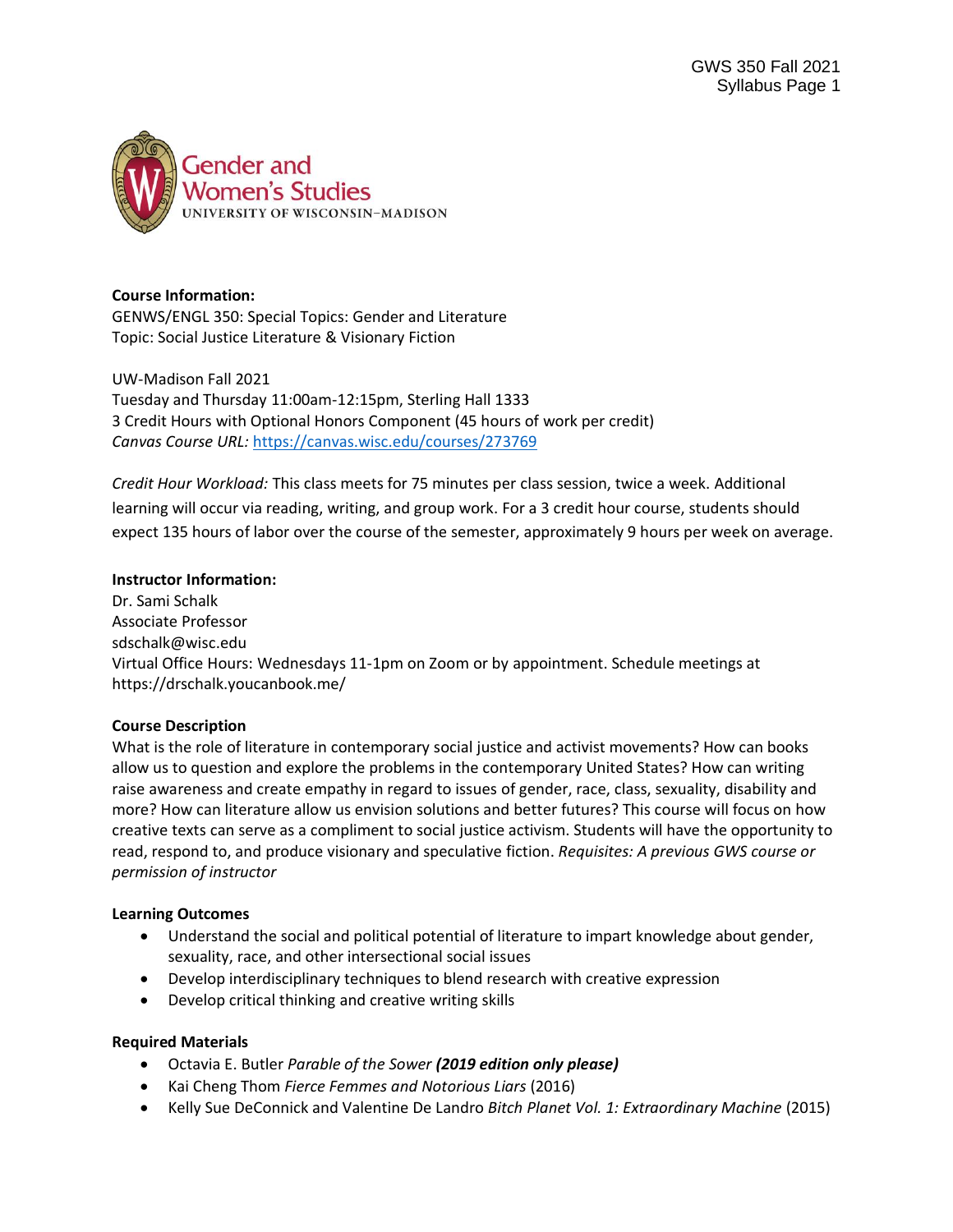• Walidah Imarisha and adrienne maree brown *Octavia's Brood* (2015)

#### **Course Policies**

*Universal Design and Disability Accommodations:* I believe everyone has a right to a quality education and that classrooms can adapt to students' needs. Everyone learns differently. If you have ideas on how you can best learn and express your learning in this class, if you have an undocumented disability, or if you have a change in disability status during the semester, I encourage you to meet with me as soon as possible to discuss a learning plan. If you have a documented disability, please provide me your accommodation information within the first two weeks of class. The University accommodation policy reads as follows:

The University of Wisconsin-Madison supports the right of all enrolled students to a full and equal educational opportunity. The Americans with Disabilities Act (ADA), Wisconsin State Statute (36.12), and UW-Madison policy (Faculty Document 1071) require that students with disabilities be reasonably accommodated in instruction and campus life. Reasonable accommodations for students with disabilities is a shared faculty and student responsibility. Students are expected to inform faculty of their need for instructional accommodations by the end of the third week of the semester, or as soon as possible after a disability has been incurred or recognized. Faculty, will work either directly with the student [you] or in coordination with the McBurney Center to identify and provide reasonable instructional accommodations. Disability information, including instructional accommodations as part of a student's educational record, is confidential and protected under FERPA.

Questions about documenting your disability can be directed to the McBurney Disability Resource Center (mcburney@studentlife.wisc.edu, 608/263-2741).

*Diversity and Inclusion:* This is a course invested in justice which moves beyond notions of diversity and inclusion to seek systemic change to end oppression and liberate all people. I acknowledge as an educator that the University of Wisconsin-Madison is a place that has long been—and continues to be hostile to marginalized people, especially people of color, disabled people and queer and trans people. The University statement on diversity and inclusion reads as follows:

Diversity is a source of strength, creativity, and innovation for UW-Madison. We value the contributions of each person and respect the profound ways their identity, culture, background, experience, status, abilities, and opinion enrich the university community. We commit ourselves to the pursuit of excellence in teaching, research, outreach, and diversity as inextricably linked goals.

The University of Wisconsin-Madison fulfills its public mission by creating a welcoming and inclusive community for people from every background – people who as students, faculty, and staff serve Wisconsin and the world. <https://diversity.wisc.edu/>

*Academic Integrity:* Students are expected to uphold University expectations for academic integrity by submitting only their own original works and ideas for all assignments in this course. Violations of academic integrity can result in a range of repercussions depending on the severity of the violation, from having to repeat the assignment to expulsion from the University. All academic integrity violations will be recorded and reported to the Office of Student Conduct & Community Standards (OSCCS). For more on academic misconduct procedures at UW-Madison see: https://students.wisc.edu/studentconduct/academic-integrity/

*Rules, Rights, and Responsibilities for UW students:*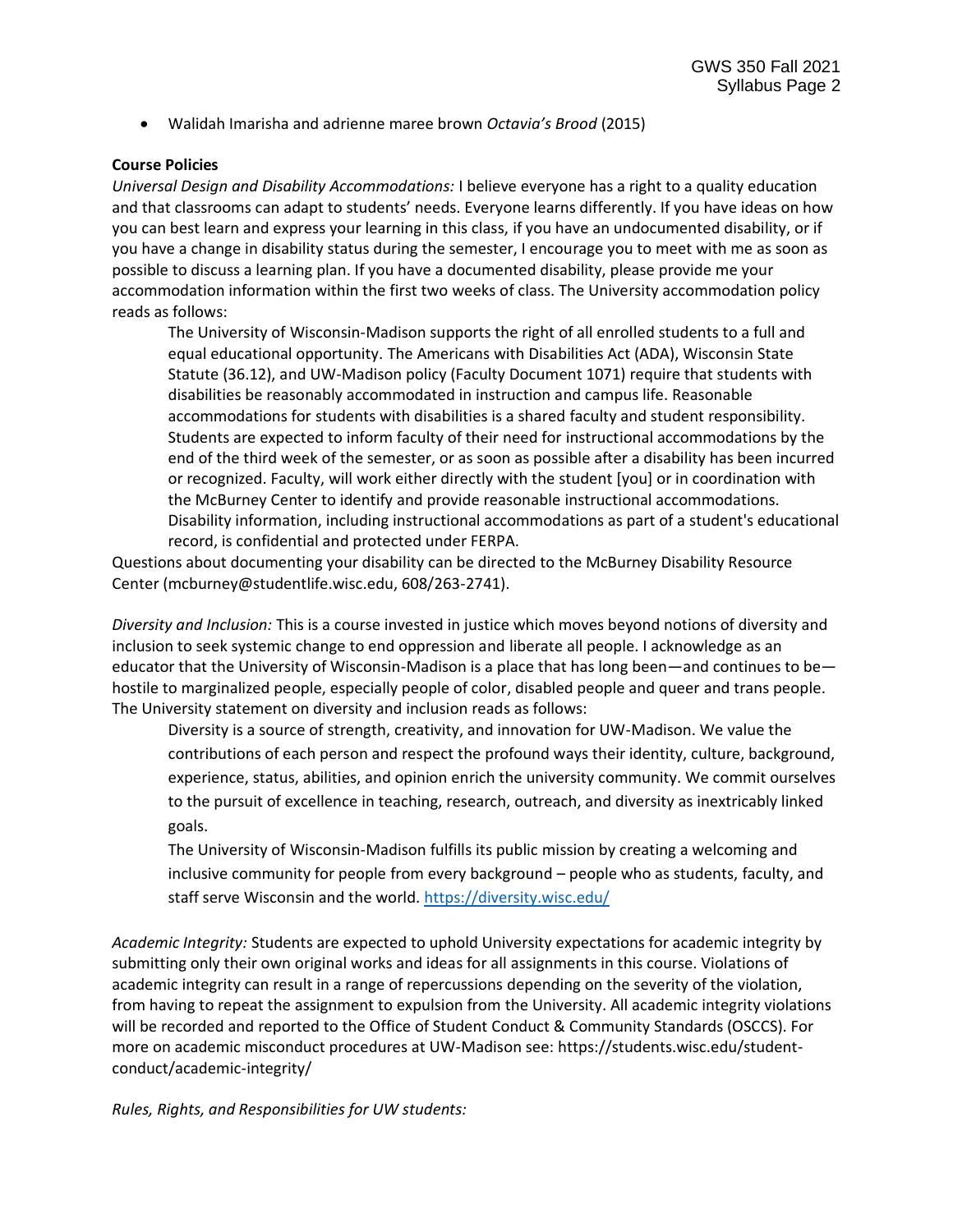During the global COVID-10 pandemic, we must prioritize our collective health and safety to keep ourselves, our campus, and our community safe. As a university community, we must work together to prevent the spread of the virus and to promote the collective health and welfare of our campus and surrounding community. For more see:

<https://guide.wisc.edu/undergraduate/#rulesrightsandresponsibilitiestext> and the Badger Pledge [\(https://smartrestart.wisc.edu/badgerpledge/\)](https://smartrestart.wisc.edu/badgerpledge/)

## *COVID-19*

Official UW Statement reads: "Students should continually monitor themselves for COVID-19 symptoms and get tested for the virus if they have symptoms or have been in close contact with someone with COVID-19. Students should reach out to instructors as soon as possible if they become ill or need to isolate or quarantine, in order to make alternate plans for how to proceed with the course. Students are strongly encouraged to communicate with their instructor concerning their illness and the anticipated extent of their absence from the course (either in-person or remote). The instructor will work with the student to provide alternative ways to complete the course work."

Further, I ask that we each be patient and understanding with each other and ourselves as we try to learn, teach, work and survive during a global pandemic. This will not be a "normal" semester for any of us and I want us all to do our best while recognizing that our best is going to vary from person to person based on our resources, support networks, personal obligations and health. I am prepared to move our class online if conditions require it. Please strive to take care of yourself and each other this semester.

#### **Grading and Assignments**

This course is graded on the UW-Madison grading system: A (93-100%), AB (88-92%), B (83-87%), BC (78-82%), C (70-77%), D (60-69%), F (below 60%). The assignments are weighted as follows:

| Participation & Attendance  | 15% |
|-----------------------------|-----|
| Social Justice Issue Essay: | 5%  |
| News Report:                | 10% |
| <b>Activist Report:</b>     | 10% |
| Research Report:            | 15% |
| Midterm Short Short Story   | 15% |
| Final Project Proposal:     | 5%  |
| <b>Final Project:</b>       | 25% |

*Participation & Attendance:* Participation in this course is a subjective evaluation of student engagement with the course including: contributing to discussions, completing and sharing creative writing activities, attending in-class workshops, asking questions, reading aloud, writing on the board during group work, and attending office hours to discuss readings. Participation is not about a particular quantity of comments or questions, rather about the quality of your engagement with the materials and your peers. Low attendance will significantly impact your participation grade, but there is otherwise no attendance policy. If you have an emergency, crisis, or illness that will significantly impact your attendance and participation for more than one class period, contact Dr. Schalk to set up an alternative learning plan. Participation & attendance are 15 percent of the final grade.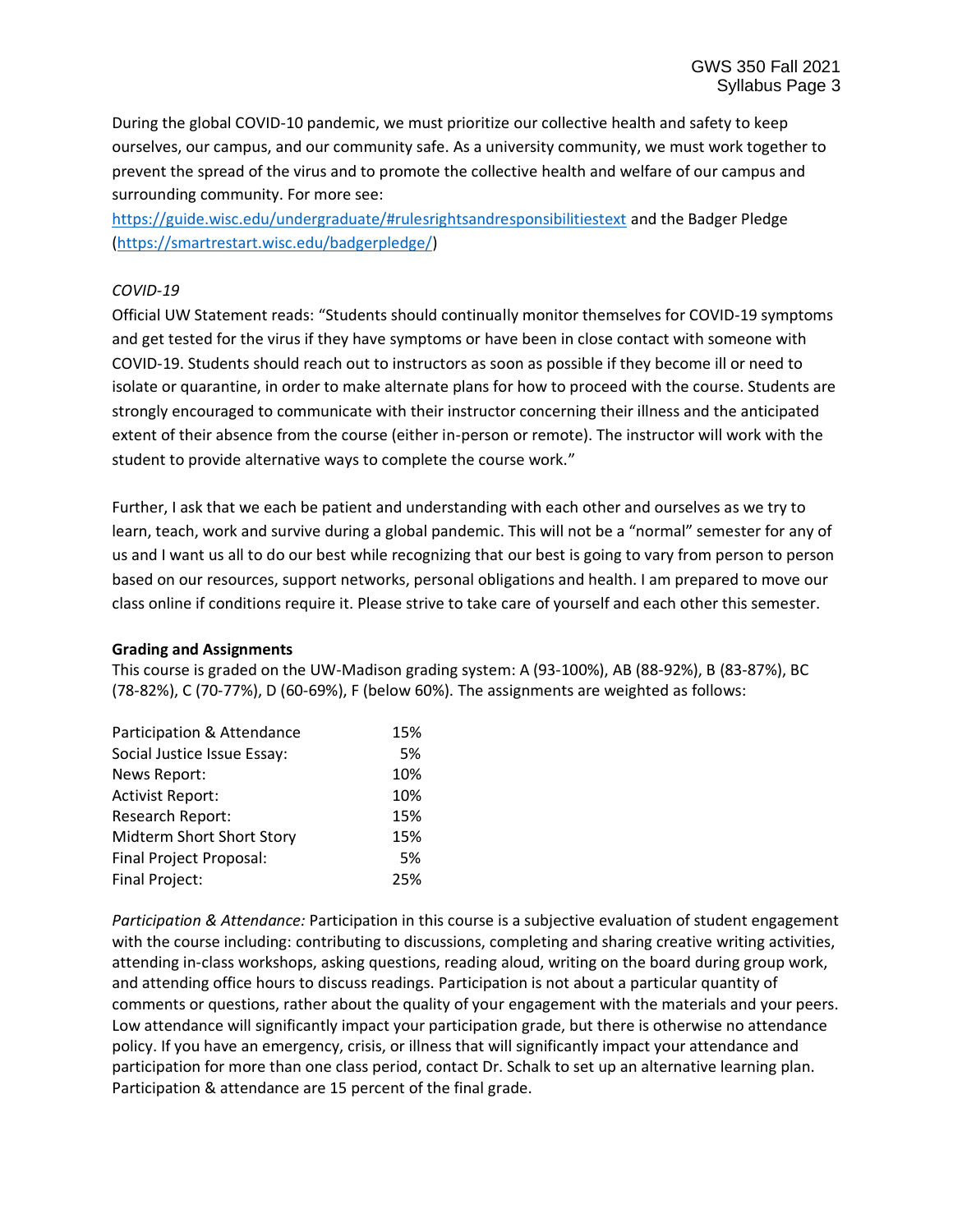*Social Justice Issue Essay:* For this course you will choose one social justice issue that personally impacts you (this can be defined broadly). You will then research and write about that topic throughout the semester. You should be specific in your choices. For example, choose "police brutality" or "Confederate statues and building names" rather than "racism" or choose "sexual assault on college campuses" or "unhealthy beauty standards" rather than "sexism" or "feminism." Choose something that will hold your interest for the entirety of the semester and is possible to write about in visionary fiction/speculative fiction form. Your first assignment is an essay in which you will identify your chosen social justice issue for the semester. In 2-3 double-spaced pages name the issue you will focus on and explain why you chose it. For example, you might talk about its personal relevance or about how you learned about this issue in another course and want to explore it more. This is an informal paper in which you should center your own experiences, passions, and thought process. The social justice essay is worth 5 percent of the final grade.

*News Report:* Read 3-5 news articles on your social justice issue from reputable sources (i.e. ABC, NBC, CBS, CNN, BBC News, New York Times, Boston Globe, The Guardian, etc.). Write a 2-3 page, doublespaced, report summarizing current events, legal cases, or laws relevant to your topic based on these news stories. Note: You may read coverage of a single event from more than one source, but do try to cover at least two events/cases/laws. The news report is worth 10 percent of the final grade.

*Activist Report:* Research and report on 1 or 2 activist groups, individuals, or non-profit organizations working on your social justice issue. Write a 2-3 page, double-spaced, report explaining who the individuals/groups/organizations are and what they do or are currently working on regarding your social justice issue. The activist report is worth 10 percent of the final grade.

*Research Report:* Read 3-4 current academic articles on your social justice issue (less than 10 years old). Create an annotated bibliography (a paragraph-long summary of the article's topic, arguments, methods, and conclusions) and a synthesized summary (a summary of what you learned from locating and reading the current academic articles/chapters, including any gaps in the existing research on your topic). The research report should total 3-5 pages, double spaced. It is worth 15 percent of the final grade.

*Midterm Short Short Story:* Students will develop a rough draft of a short short story during a two-part in-class visionary fiction workshop and will then be expected to revise and submit a final version as their midterm. The midterm short short story should be 1,000-1,500 words and based in the world collectively created in the visionary fiction workshop. The midterm is worth 15 percent if the final grade.

*Final Project and Proposal:* All students will be required to create a work of visionary fiction about their social justice issue for their final project. Students may work individually or with one to two partners who have similar or link social justice topics. Pair/group work is typically reserved for work that incorporates audio or visual elements in addition to writing. Examples of the final project include short story, a graphic short story, a script/film, or a mixed genre work. Written work should aim for the 8-10 page range, double-spaced, but may vary based on genre. For example, a graphic short story may have only one typewritten page of words that are spread out over 15 pages with illustrations. Each final project will also be accompanied by a 3-4 page artist statement in which the writer explains their artistic choices and the purpose/intention of their project. The artist statement serves as a self-analysis of the project and therefore should be specific in naming and explaining stylistic, plot, and content choices. The final project is worth 25 percent of the final grade.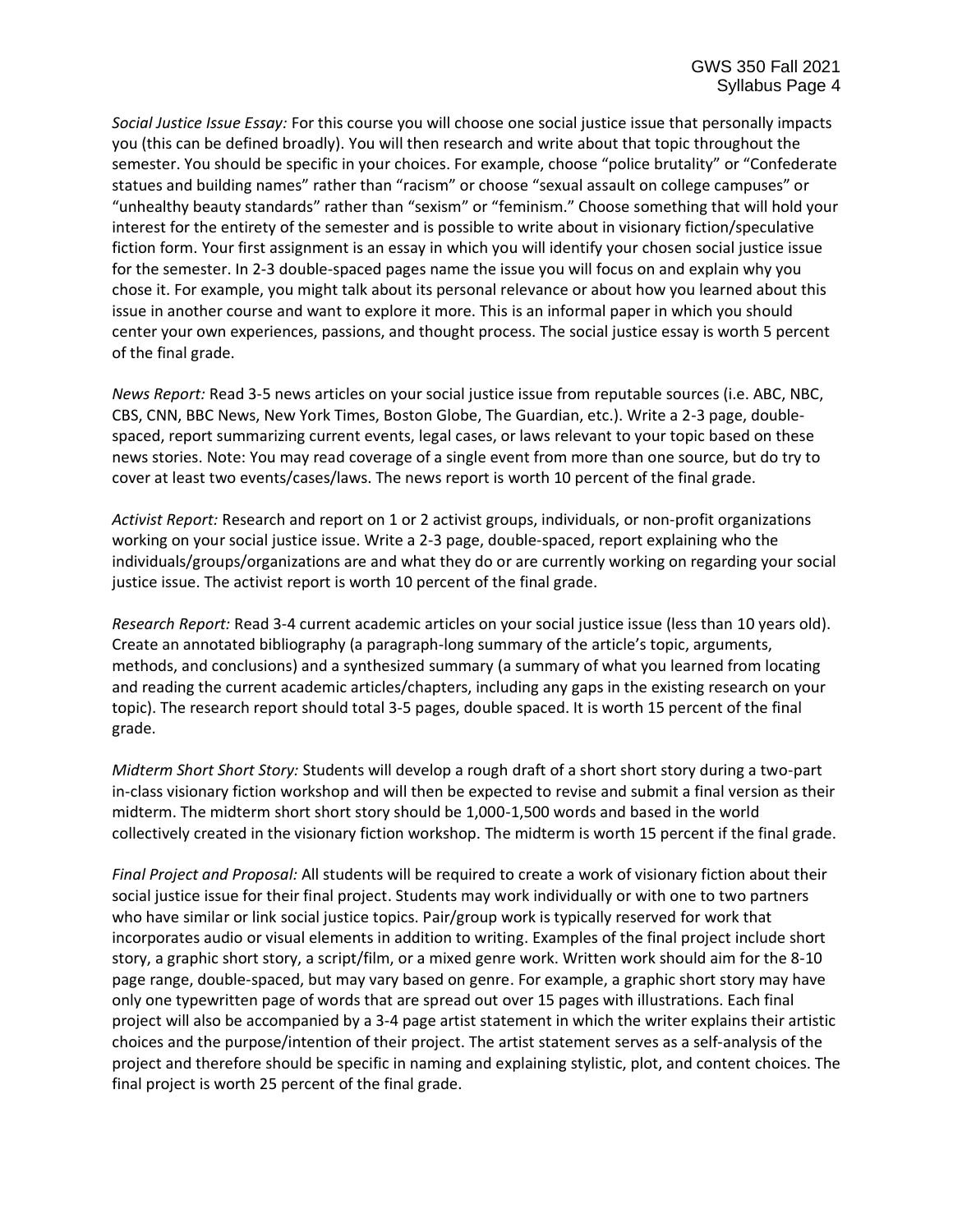All students must submit a 1-2 page proposal for their final project idea, detailing the genre of the final project, the general narrative/story concept, and a timeline for completion. For pairs or groups the proposal should also justify the need for multiple people on the project and detail the specific roles/labor of each person. The proposal is worth 5 percent of the final grade.

*Honors Students:* Honors students are expected to write one page above the maximum for each short assignment except the social justice topic essay. Honors students will also be held to higher quality standards for the final project.

#### **Course Schedule**

## *Week 1:*

# *Thursday, September 9, 2021*

- Welcome to the course
- Read in class: Hamid and Prose "Does Fiction Have The Power to Sway Politics?" from New York Times on February 17, 2015 (https://www.nytimes.com/2015/02/22/books/review/does-fictionhave-the-power-to-sway-politics.html)

# *Week 2:*

# *Tuesday, September 14, 2021*

- Michael Henne "Narrative and Power" from *The Power of Story* (p1-42)
- Jonathan Gottschall "Why Fiction is Good for You" in *Boston Globe* on April 29, 2012 [\(https://www.bostonglobe.com/ideas/2012/04/28/why-fiction-good-for-you-how-fiction](https://www.bostonglobe.com/ideas/2012/04/28/why-fiction-good-for-you-how-fiction-changes-your-world/nubDy1P3viDj2PuwGwb3KO/story.html)[changes-your-world/nubDy1P3viDj2PuwGwb3KO/story.html\)](https://www.bostonglobe.com/ideas/2012/04/28/why-fiction-good-for-you-how-fiction-changes-your-world/nubDy1P3viDj2PuwGwb3KO/story.html)

# *Thursday, September 16, 2021*

- Walidah Imarisha "Introduction" in *Octavia's Brood* (p 3-6)
- adrienne maree brown "Outro" in *Octavia's Brood* (p 279-281)
- Bao Phi "Revolution Shuffle" in *Octavia's Brood* (p 7-14)

# *Week 3:*

# *Tuesday, September 21, 2021*

- Octavia E. Butler's *Parable of the Sower* (Chapters 1-7)
- *Social Justice Topic Essay due*

# *Thursday, September 23, 2021*

• Octavia E. Butler's *Parable of the Sower* (Chapters 8-14)

# *Week 4:*

# *Tuesday, September 28, 2021*

• Octavia E. Butler's Parable of the Sower (Chapters 15-19)

# *Thursday, September 30, 2021*

• Octavia E. Butler's Parable of the Sower (Chapters 20-25)

# *Week 5:*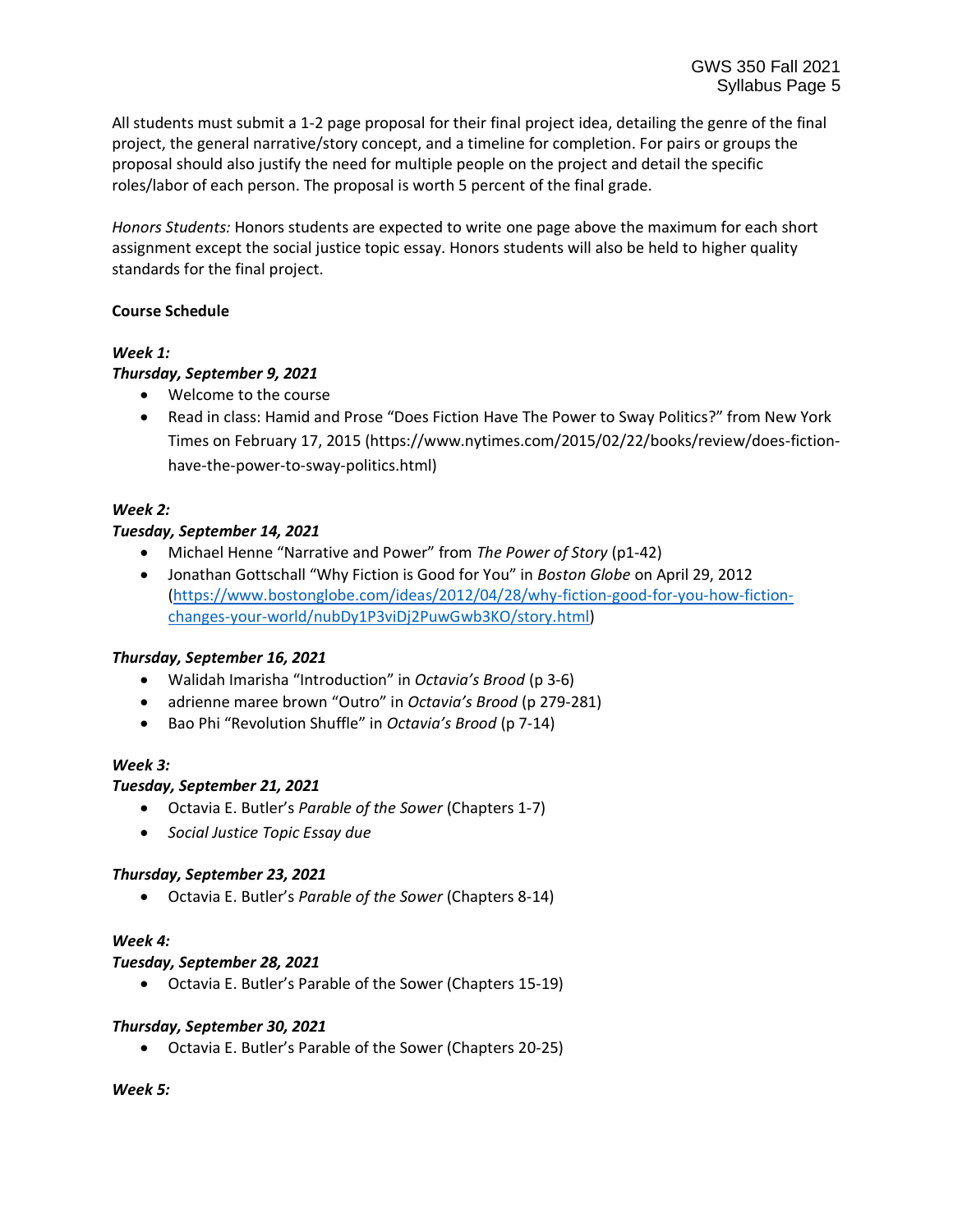#### *Tuesday, October 5, 2021*

- Visionary Fiction Workshop Part 1: World Building
- *News Report due*

# *Thursday, October 7, 2021*

• Visionary Fiction Workshop Part 2: Character Development

## *Week 6:*

#### *Tuesday, October 12, 2021*

• **No class: Work on midterm**

## *Thursday, October 14, 2021*

- David F. Walker "The Token Superhero" in *Octavia's Brood* (p 15-22)
- adrienne maree brown "the river" in *Octavia's Brood* (p 23-32)
- *Midterm Short Short Story due*

## *Week 7: Tuesday, October 19, 2021*

- Matthew P. McAllister, Edward H. Sewell, Jr., and Ian Gordon "Introducing Comics and Ideology" from *Comics and Ideology* (2001)
- Kelly Sue DeConnick and Valentine De Landro *Bitch Planet: Extraordinary Machine* Book 1, Issue 1

#### *Thursday, October 21, 2021*

• Kelly Sue DeConnick and Valentine De Landro *Bitch Planet: Extraordinary Machine* Book 1, Issues 2-5

#### *Week 8:*

#### *Tuesday, October 26, 2021*

• Gabby Rivera *bb free* (Canvas)

# *Thursday, October 28, 2021*

- **No class: Brain break! Catch up on reading, rest, and do self-care.**
- *Activism Report due*

## *Week 9:*

# *Tuesday, November 2, 2021*

- Waldish Imarisha "Black Angel" in *Octavia's Brood* (p 43-56)
- Morrigan Phillips "The Long Memory" in *Octavia's Brood* (p 57-78)

#### *Thursday, November 4, 2021*

- Mia Mingus "Hollow" in *Octavia's Brood* (p 109-122)
- Tara Betts "Runway Blackout" in *Octavia's Brood* (p 167-176)